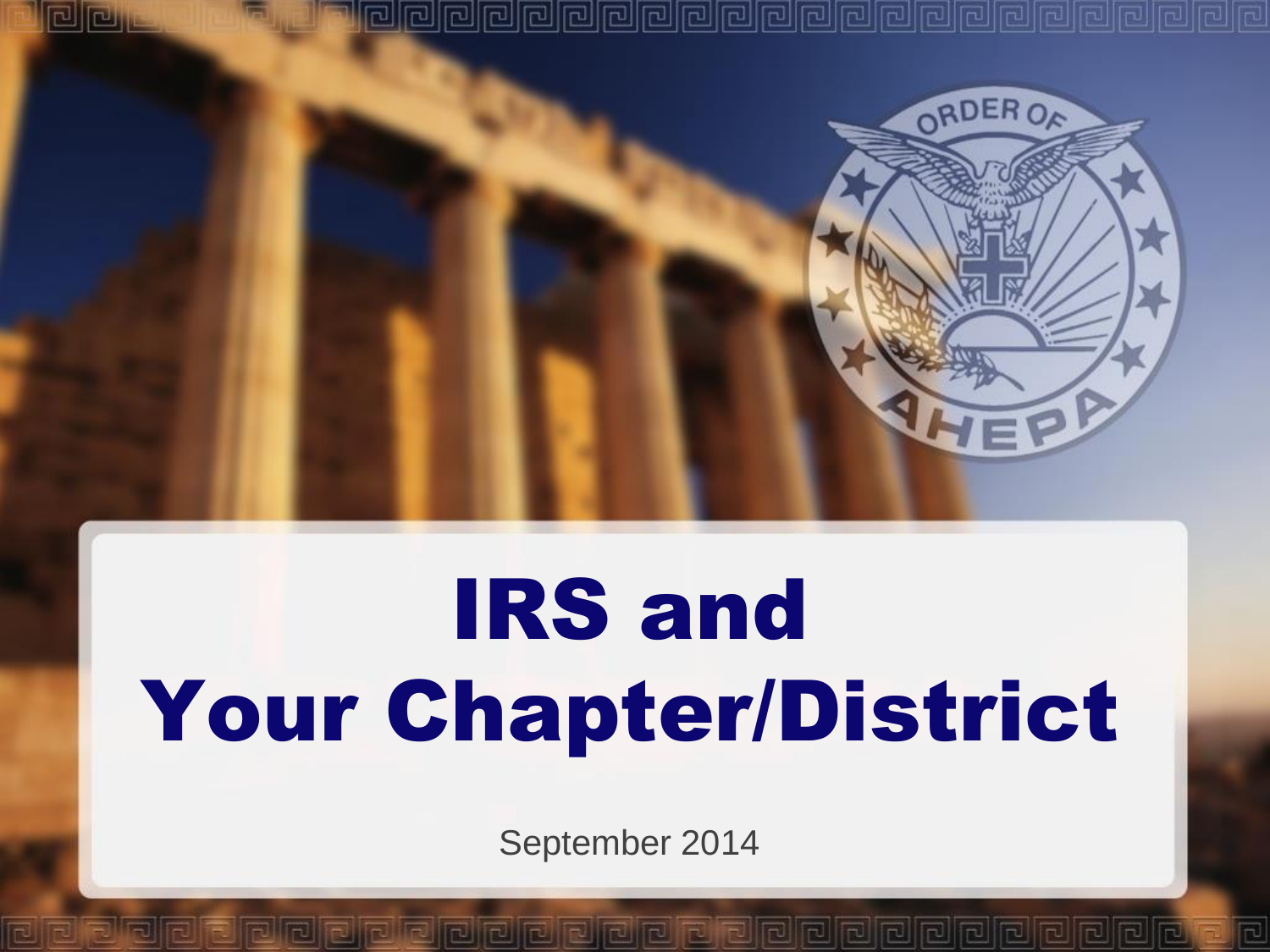

# IRS 501(c)

- IRS has many different tax exemptions and non- profit classifications known as 501(c) status.
- All 501(c) organizations are exempt from federal income tax.

 $|C|$   $|C|$   $|C|$   $|C|$ 

• But, the donor's contribution is not always tax deductible.

**DDDDDDDDDDD**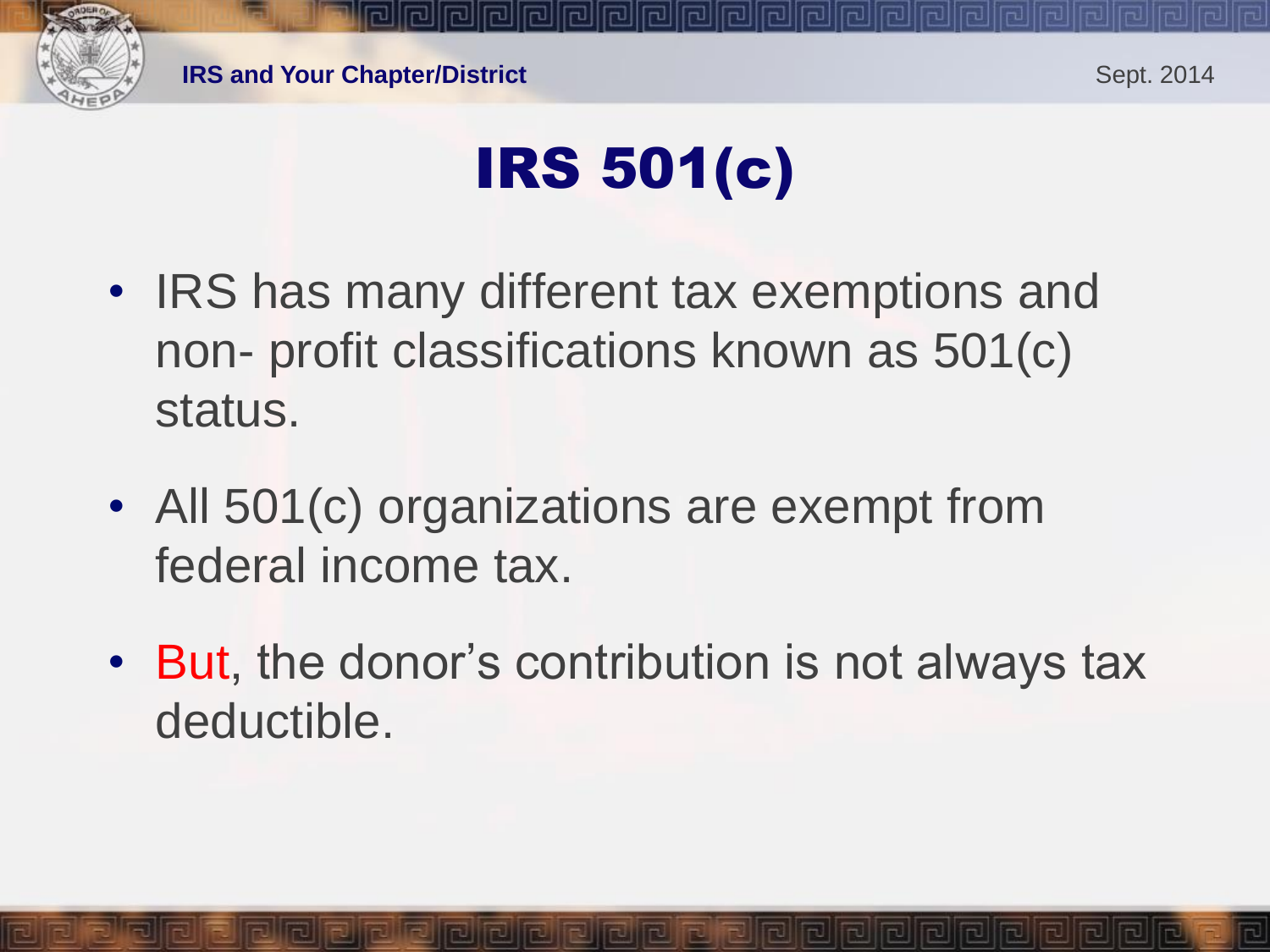

# IRS 501(c) 10

• AHEPA is tax exempt as a 501(c) 10 organization.

**DUDIO DU** 

- 501(c)10 entity is a Fraternal organization operating under the lodge system.
- AHEPA has a 501 (c) 10 group exemption for all of its chapters and districts. This exempts them from paying federal tax on the income received by the chapter or district.

**PIPIPIPIPIPIPIP**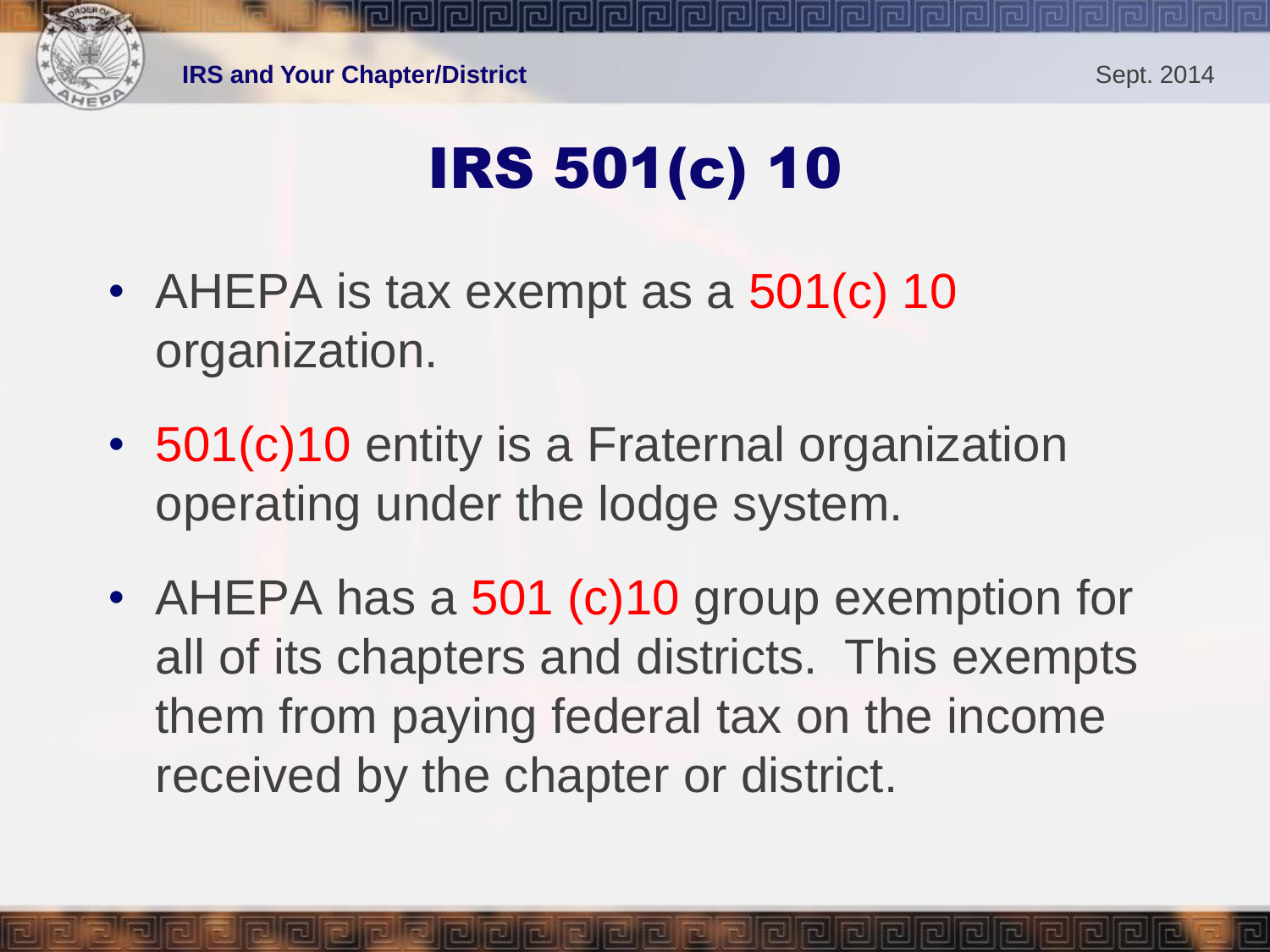

## Chapters and Districts

- Chapters and Districts are exempt from paying federal tax on member dues and interest income received.
- However, the dues a member pays are NOT TAX DEDUCTILBE.

<u>ieu ineu neu neu</u>

i pul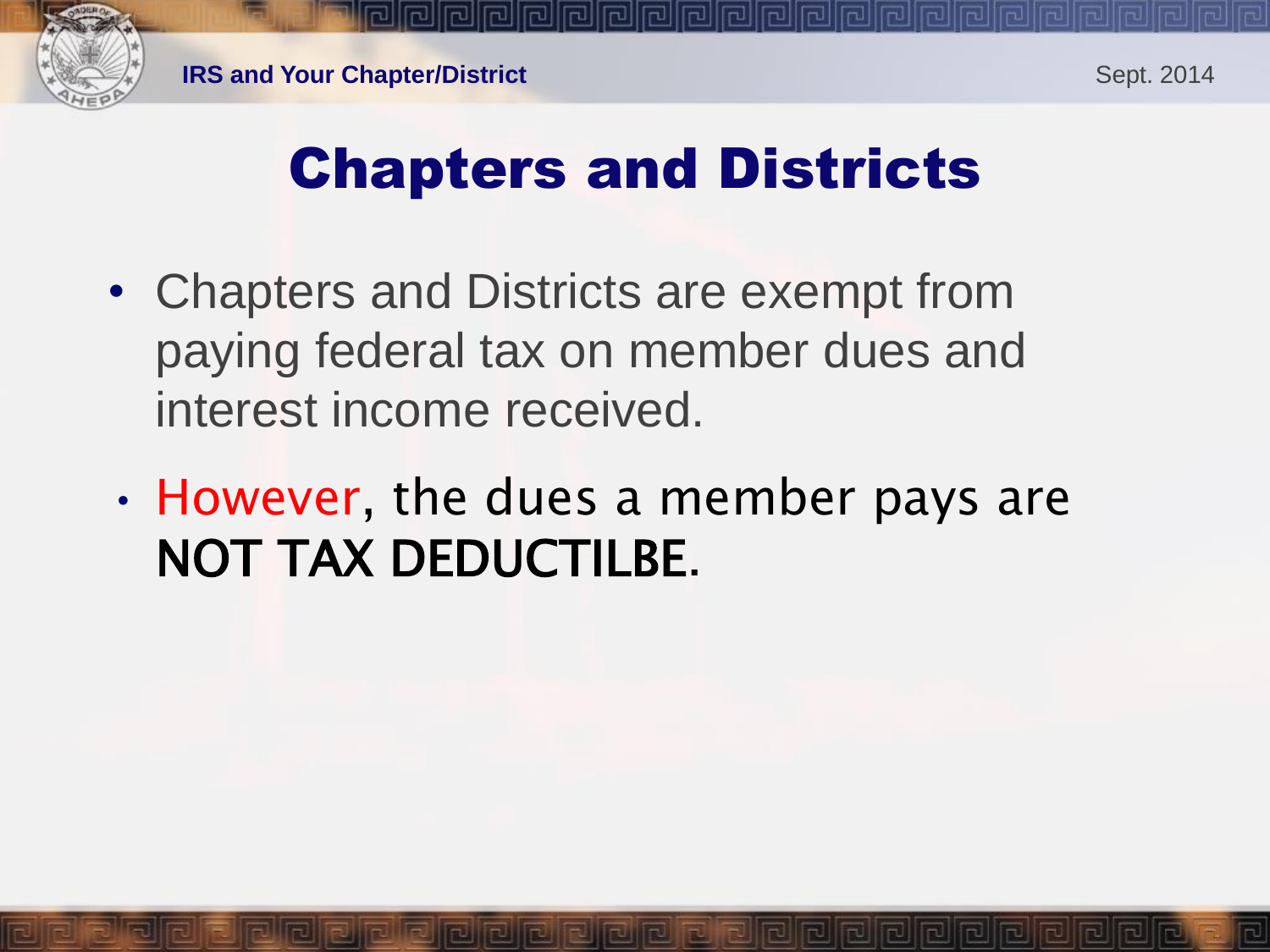## AHEPA 501 c (10) IRS Section 170 (c)4

#### **AHEPA and its Chapters and Districts can receive tax deductible donations under this section.**

• **IRS Section 170 (c)4** defines a qualified contribution as one that is given to an organization operating under the lodge system if the gift is to be used exclusively for religious, charitable, scientific, literary or educational purposes, or for the prevention of cruelty to children or animals.

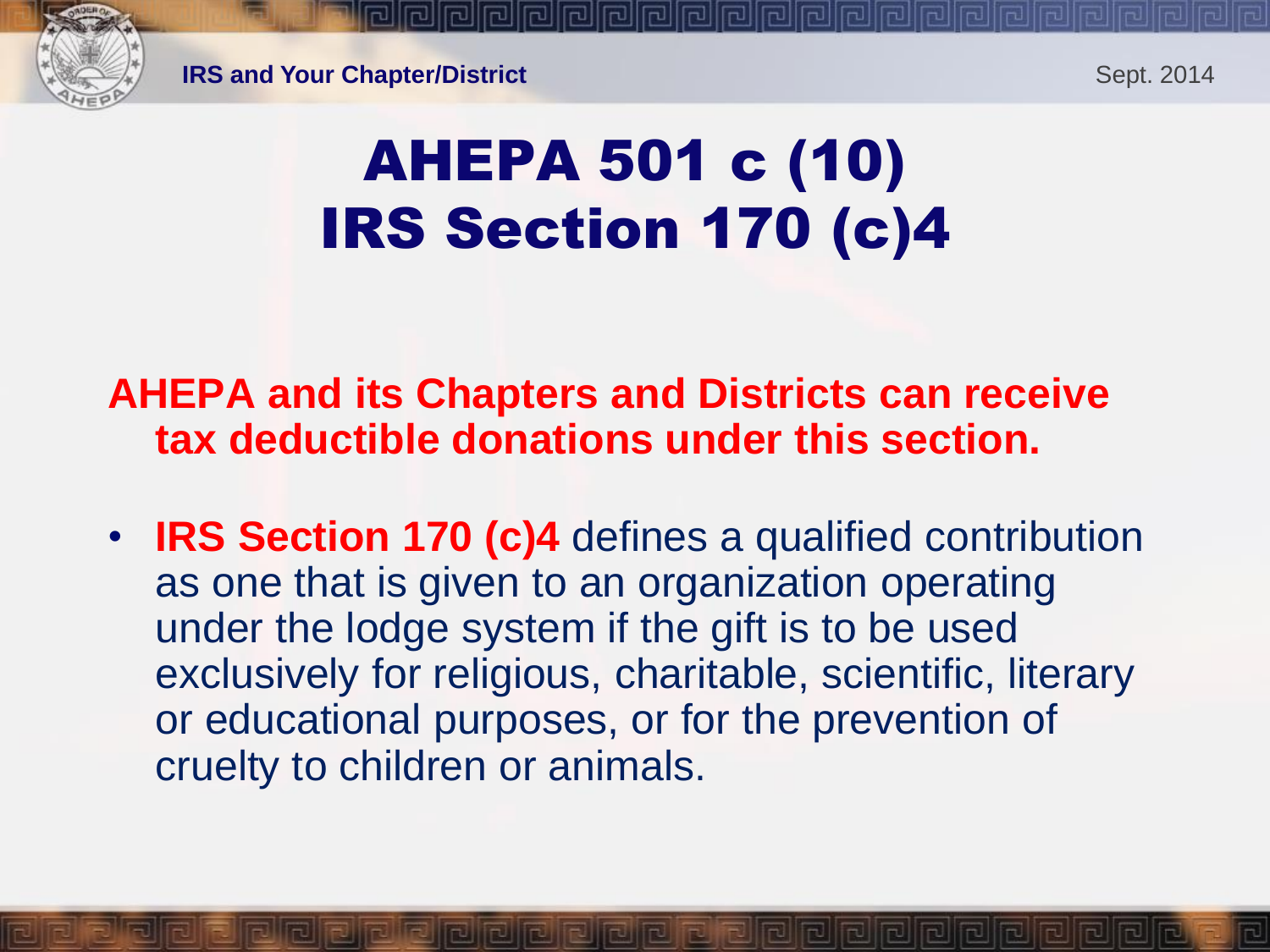

#### **IRS and Your Chapter/District Sept. 2014**

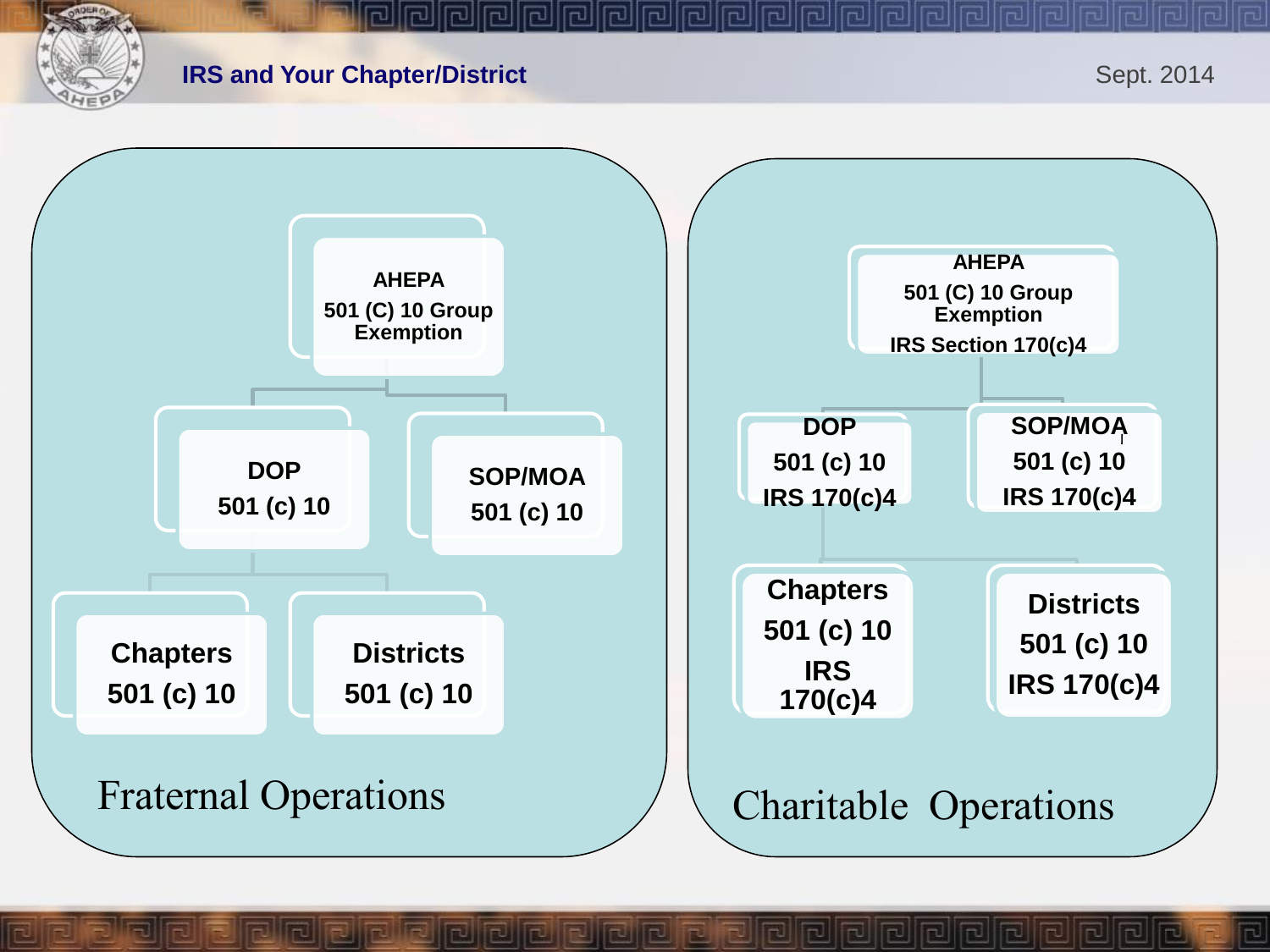

## Chapter/District Tax Status

- **Order of AHEPA**
- **Group exemption for AHEPA Chapters, Districts and Regions**
- **1909 Q Street NW, Suite 500**
- **Washington DC 20009**
- •
- **RE: Tax Exemption**
- •
- **The Order of AHEPA was exempt under the provision of Section 501 (c) (8) of the Internal Revenue Service Code. Subsequent to the issuance of the letter ruling dated September 28, 1959, the tax law was changed and AHEPA is now tax exempt under Section 501 (c) (10).**
- •
- **This exemption applies to all AHEPA subordinate chapters, district lodges, regions and their related activities. The Order of AHEPA is listed as a charitable organization in IRS Publication 78 where it is shown as a central organization holding a group exemption**
- **(No.1466). In addition, the Order of AHEPA and subordinate chapters, district lodges and regions are permitted under Section 170 (c)(4) to establish accounts or funds for religious, charitable, scientific, literary or educational purposes or for the prevention of cruelty to children or animals. Contributions to the Order of AHEPA or to a chapter, district or region for any of these purposes are deductible as charitable contributions.**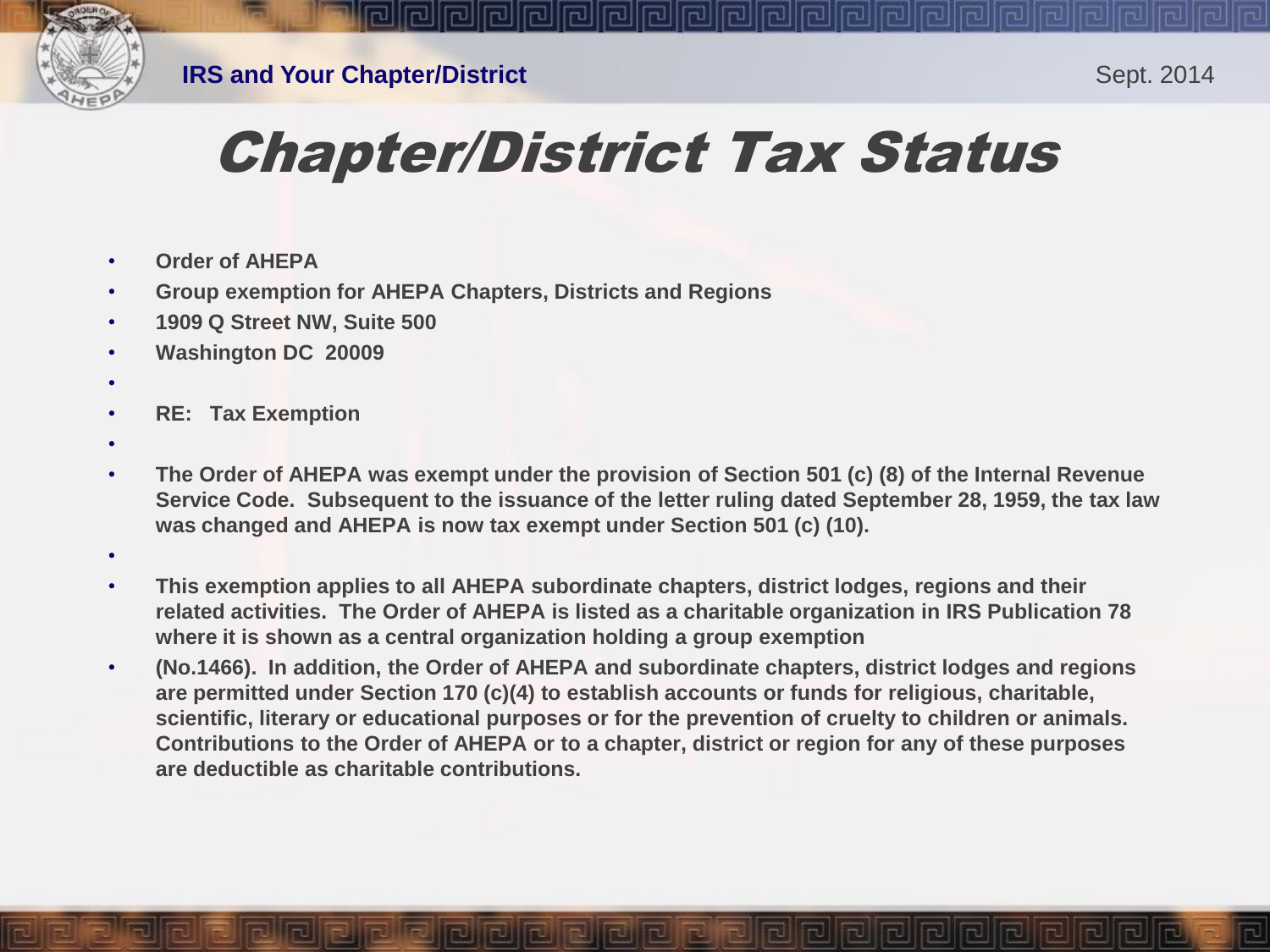## Chapter/District Information:

- Headquarters filed for 501(c)3 Group Exemption status with the IRS in April 2012.
- We were not approved in May 2014

• The IRS is no longer approving Group Exemptions as it is too difficult for the National HQs to ensure 501(c)3 compliance with its Chapters, etc.

**DDDDDDDDDDDD**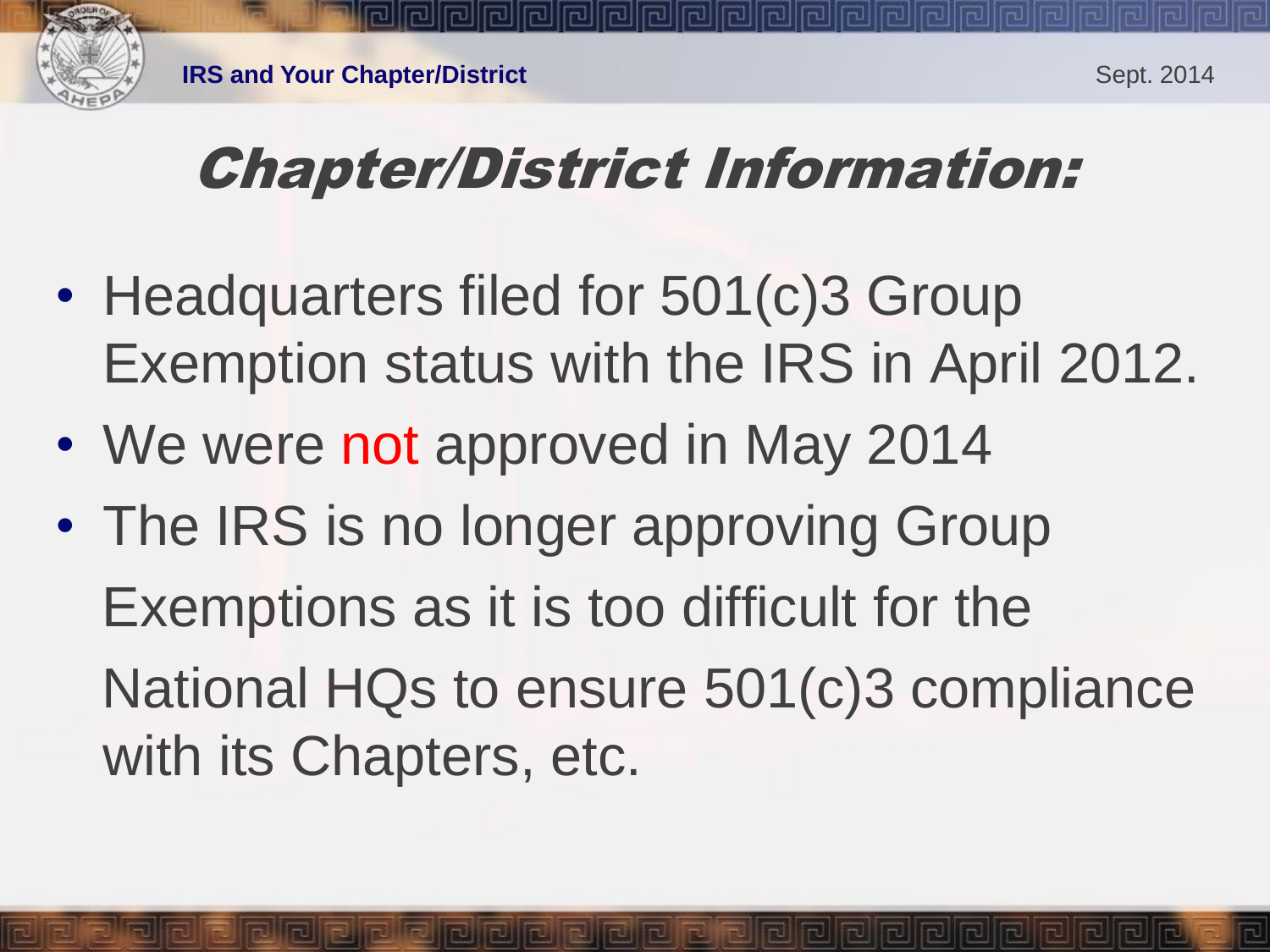## What does this mean for Chapters and Districts ?

- Chapters and Districts who desire to have 501(c)3 status will have to file individually with the IRS
- But, it is not necessary since a 501(c)10 Chapter and District can accept tax deductible donations for charitable and educational purposes under IRS Section 170(c)4 !!

لوزلو لوزلوزلوز لوزلوز لوزلوز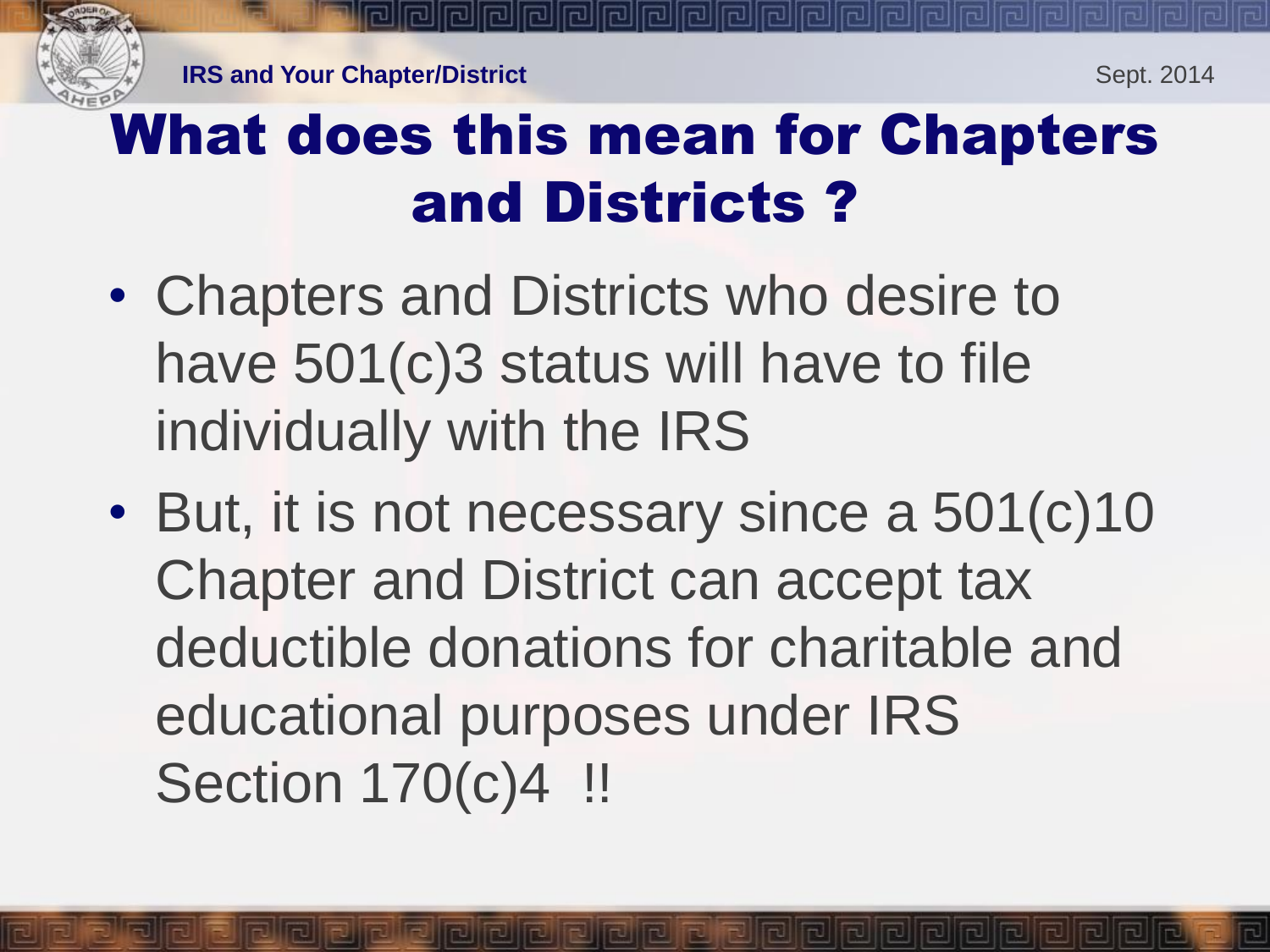## Charitable Deductions

- **A written acknowledgment is required to substantiate a charitable contribution of \$250 or more must contain the following information:**
	- **Name of the organization;**
	- **Amount of cash contribution;**
	- **Statement that no goods or services were provided by the organization**

i pul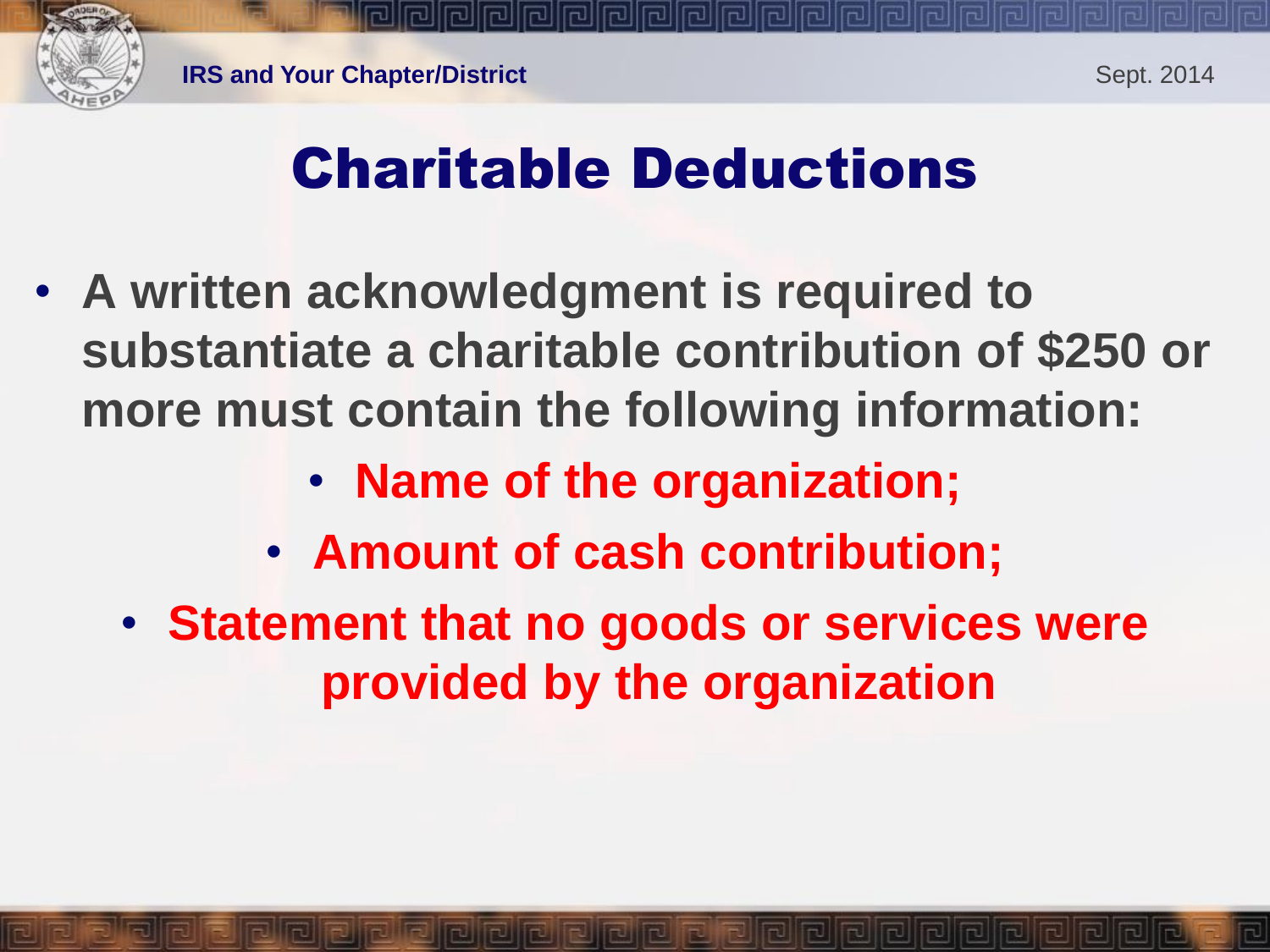

#### **IRS and Your Chapter/District Sept. 2014**

### Acknowledgement Example



**Order of AHEPA 1909 Q Street NW Suite 500, Washington DC 20009 202-232-6300 ▪ www.ahepa.org** 

Name **Address** 

On behalf of Chapter XX of the Order of AHEPA, thank you for your generous support of this organization. Please use this document as a tax receipt for your last donation, which is described below.

If you have questions about this receipt, please contact us at XXX-XXX-XXXX.

Sincerely,

*Donation Amount \$100.00 for Greek Relief food supplies (for example)*

*Date of Donation Septembe 2014*

• *\*\*You received no goods, services or other benefits with this contribution. This contribution is deductible pursuant to Section 170 (c) (4) of the Internal Revenue Code for charitable purposes.*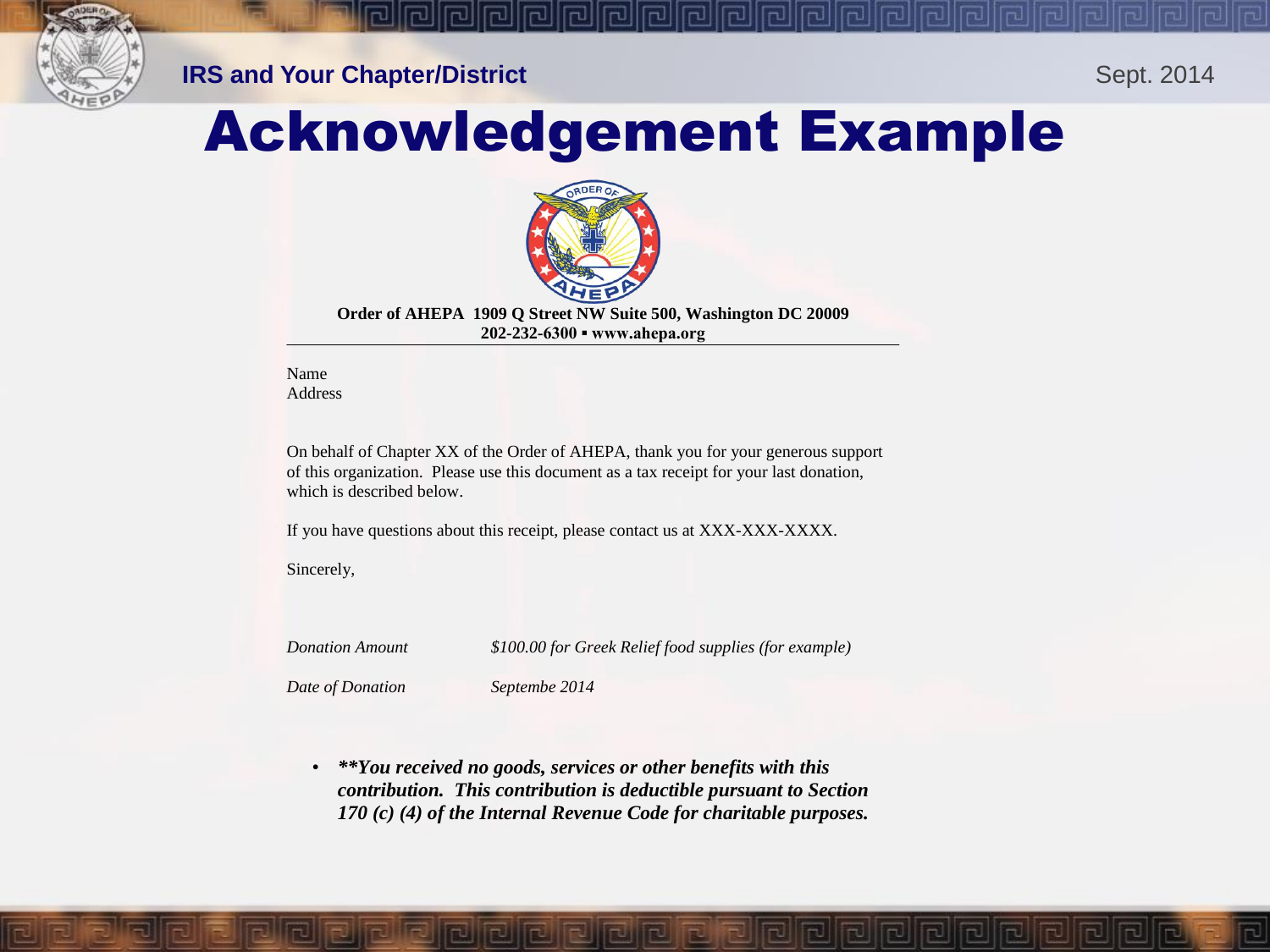

## Chapter and District IRS Section 170 (c)4 Educational Foundations

Scholarship tax information

ا لم لم إلى الم إلى إلى الم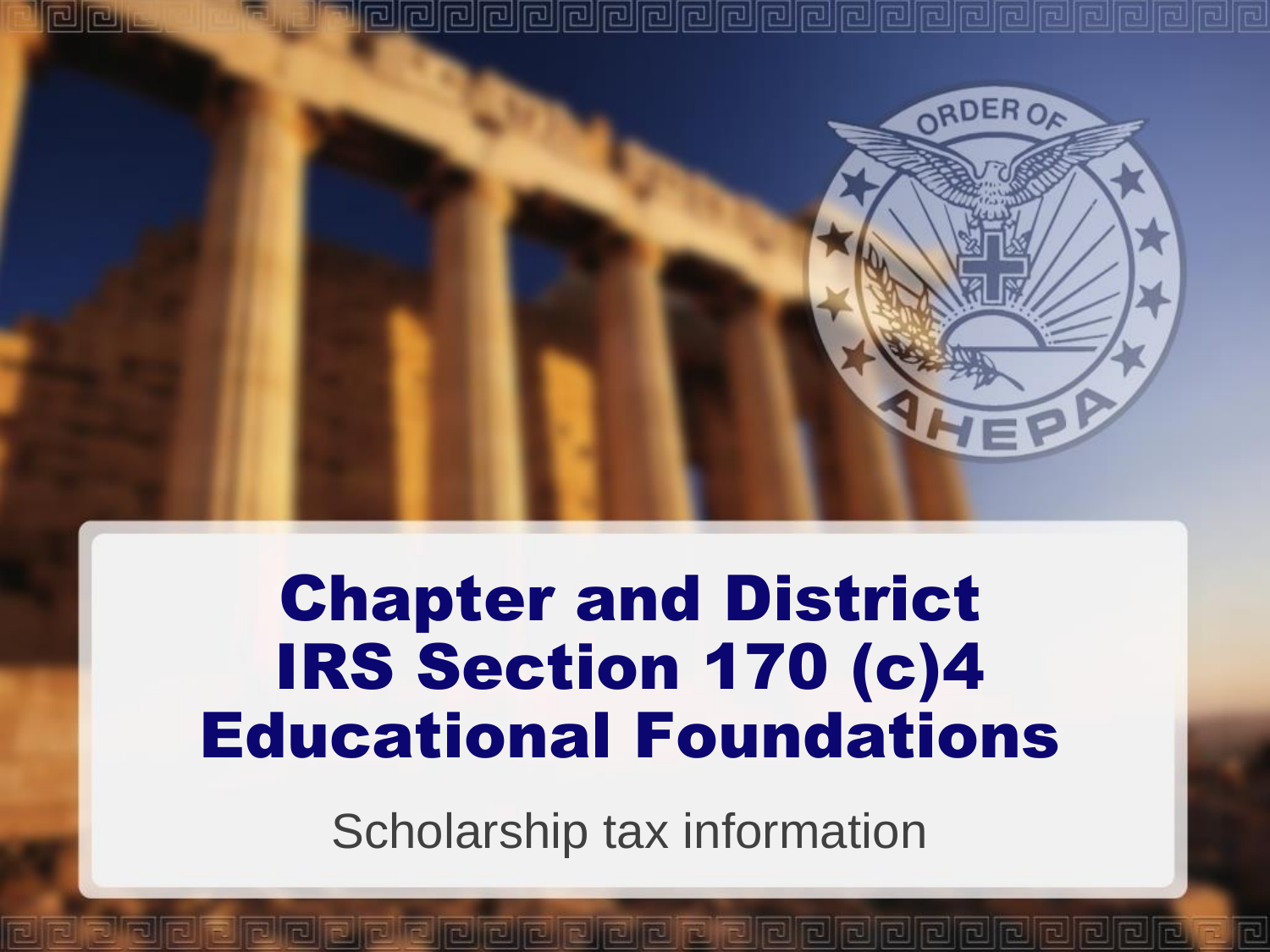## Chapter/District Scholarship Guidelines

#### *As per IRS regulations:*

- Scholarship funds must be used *only* for:
	- Tuition and fees required for enrollment, and
	- Fees, books, supplies, and equipment required for courses of instruction at the educational organization
- The Scholarship check should be made payable to the school or university.
- To be IRS compliant, when a check is payable to the student, a release form must be signed by the student acknowledging that they understand and agree to the above conditions.

dicidiu dicidiu di di d

#### "Always check with a tax advisor if in doubt"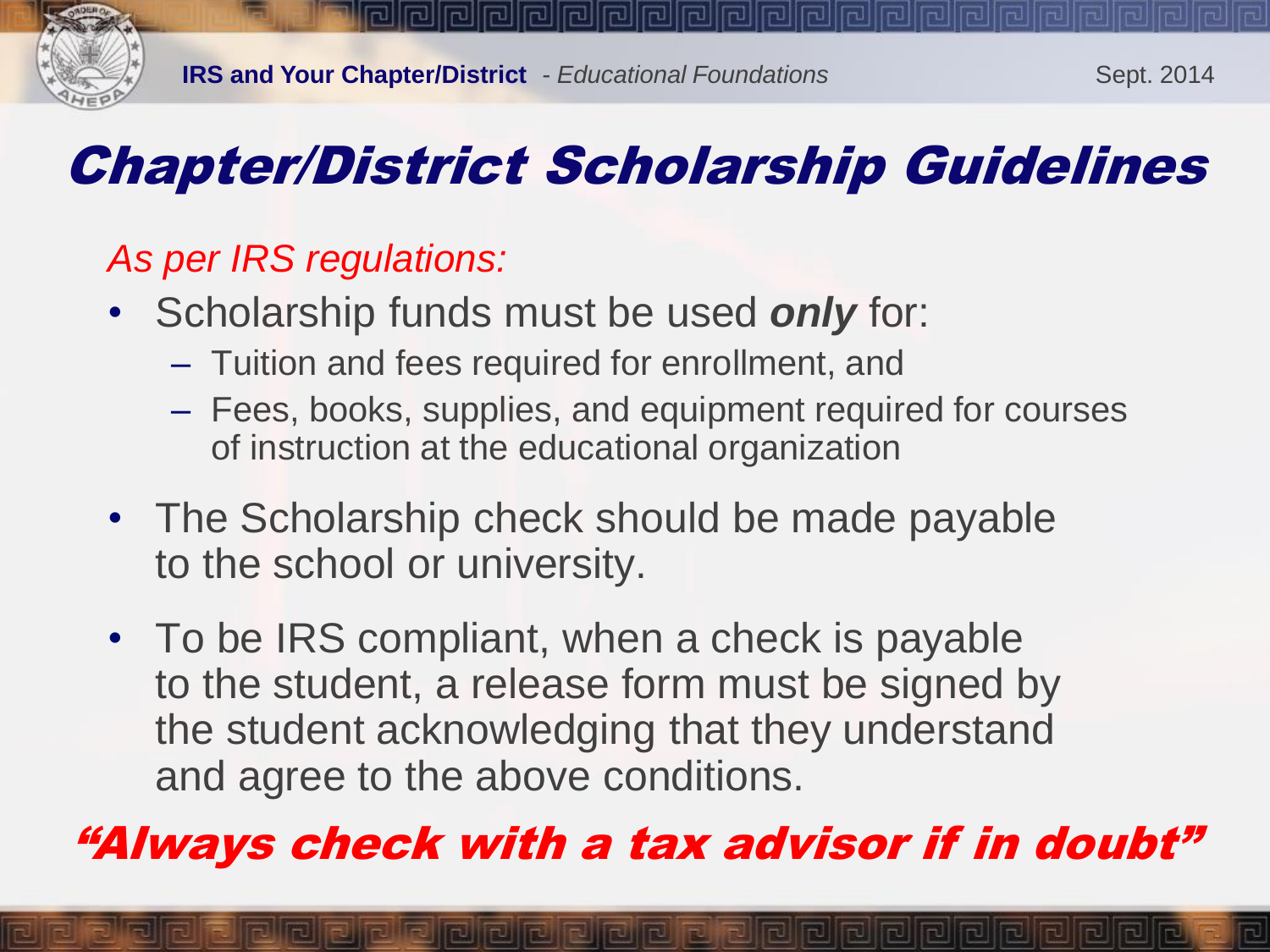

**IRS and Your Chapter/District Sept. 2014** 

## Scholarship Acceptance Example

| $\bullet$      | DATE:                                                                                                                                                                                                                                                                                                                                                                                                                                                                                                                                                                                                                                       | <b>August, 2014</b>                                                                                                                                                                                                                                                                                                                                                                                                                                              |
|----------------|---------------------------------------------------------------------------------------------------------------------------------------------------------------------------------------------------------------------------------------------------------------------------------------------------------------------------------------------------------------------------------------------------------------------------------------------------------------------------------------------------------------------------------------------------------------------------------------------------------------------------------------------|------------------------------------------------------------------------------------------------------------------------------------------------------------------------------------------------------------------------------------------------------------------------------------------------------------------------------------------------------------------------------------------------------------------------------------------------------------------|
| ٠<br>٠         |                                                                                                                                                                                                                                                                                                                                                                                                                                                                                                                                                                                                                                             | (Please check) Yes, I accept the scholarship you have offered me ______ (Please Initial).                                                                                                                                                                                                                                                                                                                                                                        |
| $\bullet$      | <b>INSTRUCTIONS:</b>                                                                                                                                                                                                                                                                                                                                                                                                                                                                                                                                                                                                                        | Complete the information below. Any missing info may create a delay in the processing of your scholarship check!                                                                                                                                                                                                                                                                                                                                                 |
| $\bullet$      | NAME: XXXXXX                                                                                                                                                                                                                                                                                                                                                                                                                                                                                                                                                                                                                                |                                                                                                                                                                                                                                                                                                                                                                                                                                                                  |
| $\bullet$<br>٠ | <b>MAILING ADDRESS:</b>                                                                                                                                                                                                                                                                                                                                                                                                                                                                                                                                                                                                                     |                                                                                                                                                                                                                                                                                                                                                                                                                                                                  |
| $\bullet$      | <b>TELEPHONE NUMBER:</b>                                                                                                                                                                                                                                                                                                                                                                                                                                                                                                                                                                                                                    | and the control of the control of the control of the control of the control of the control of the control of the                                                                                                                                                                                                                                                                                                                                                 |
| $\bullet$<br>٠ | <b>SCHOLARSHIP AWARD:</b>                                                                                                                                                                                                                                                                                                                                                                                                                                                                                                                                                                                                                   | <b><i>SXXXX</i></b>                                                                                                                                                                                                                                                                                                                                                                                                                                              |
| $\bullet$      | <b>SCHOLARSHIP USE:</b>                                                                                                                                                                                                                                                                                                                                                                                                                                                                                                                                                                                                                     |                                                                                                                                                                                                                                                                                                                                                                                                                                                                  |
| $\bullet$      | Your Scholarship check will be mailed directly to you. The scholarship may only be applied for tuition fees, room and/or board, books<br>and/or school supplies. To be eligible for the scholarship, you must be considered a student in good standing by your school. Please list<br>below the institute of Higher Learning's address that you will be attending. In order for the Scholarship to be paid out, you must return a<br>signed copy of this letter along with a copy of your most recent transcript / schedule of courses for the Fall 2014 Semester to AHEPA as<br>proof that you have accepted the terms of the scholarship! |                                                                                                                                                                                                                                                                                                                                                                                                                                                                  |
| $\bullet$      |                                                                                                                                                                                                                                                                                                                                                                                                                                                                                                                                                                                                                                             |                                                                                                                                                                                                                                                                                                                                                                                                                                                                  |
| ٠              |                                                                                                                                                                                                                                                                                                                                                                                                                                                                                                                                                                                                                                             |                                                                                                                                                                                                                                                                                                                                                                                                                                                                  |
|                |                                                                                                                                                                                                                                                                                                                                                                                                                                                                                                                                                                                                                                             | <u>restaurante de la comparación de la compa</u>                                                                                                                                                                                                                                                                                                                                                                                                                 |
| $\bullet$      |                                                                                                                                                                                                                                                                                                                                                                                                                                                                                                                                                                                                                                             | Recipient Signature: New York School School School School School School School School School School School School School School School School School School School School School School School School School School School Sch<br>Date: the contract of the contract of the contract of the contract of the contract of the contract of the contract of the contract of the contract of the contract of the contract of the contract of the contract of the cont |
|                |                                                                                                                                                                                                                                                                                                                                                                                                                                                                                                                                                                                                                                             |                                                                                                                                                                                                                                                                                                                                                                                                                                                                  |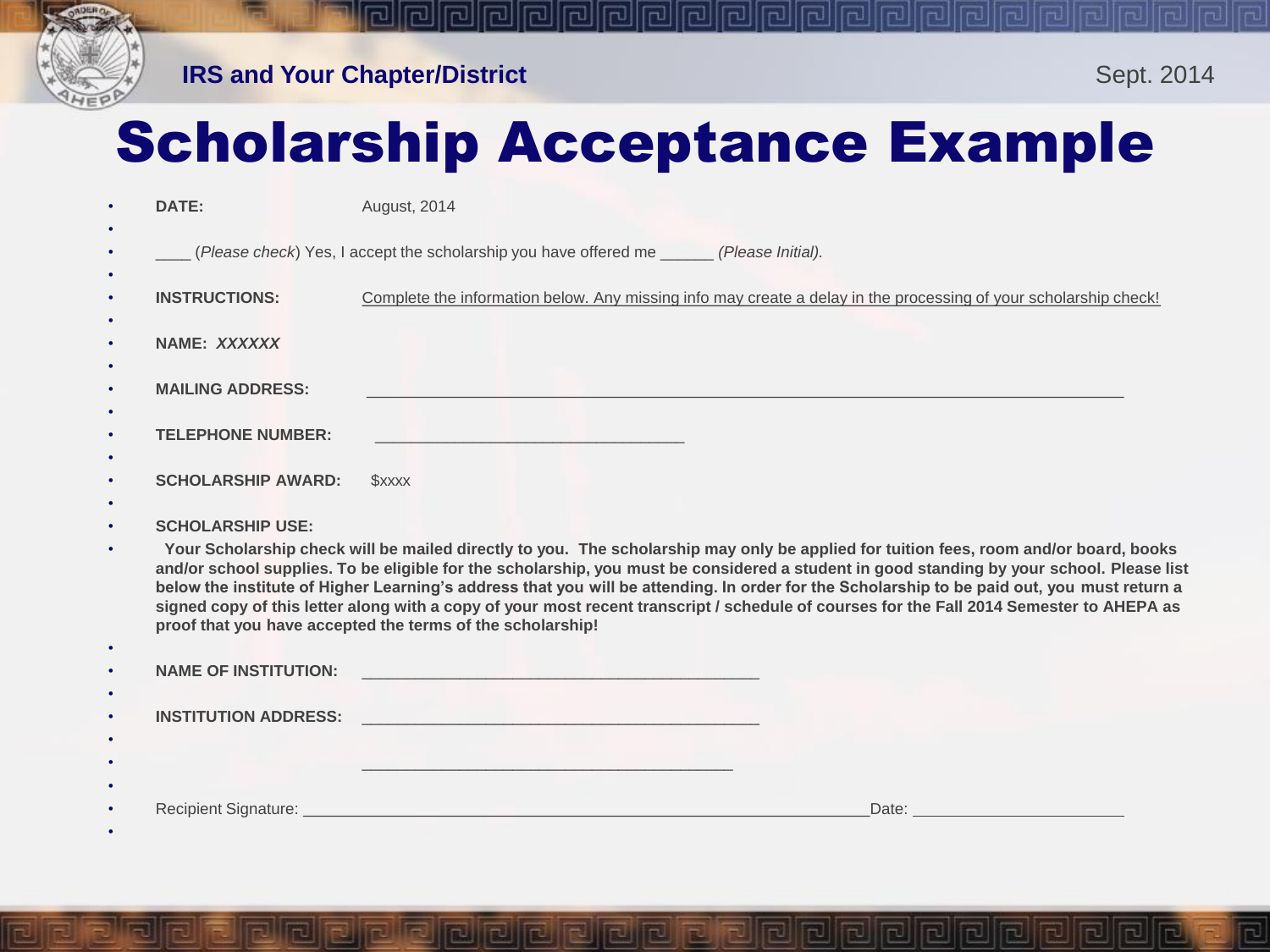

## e-Postcard Form 990-N

New IRS required filing

**PERIDINA** 

 $\overline{1}$ 

已

والم لم لم لم الم لم الم الم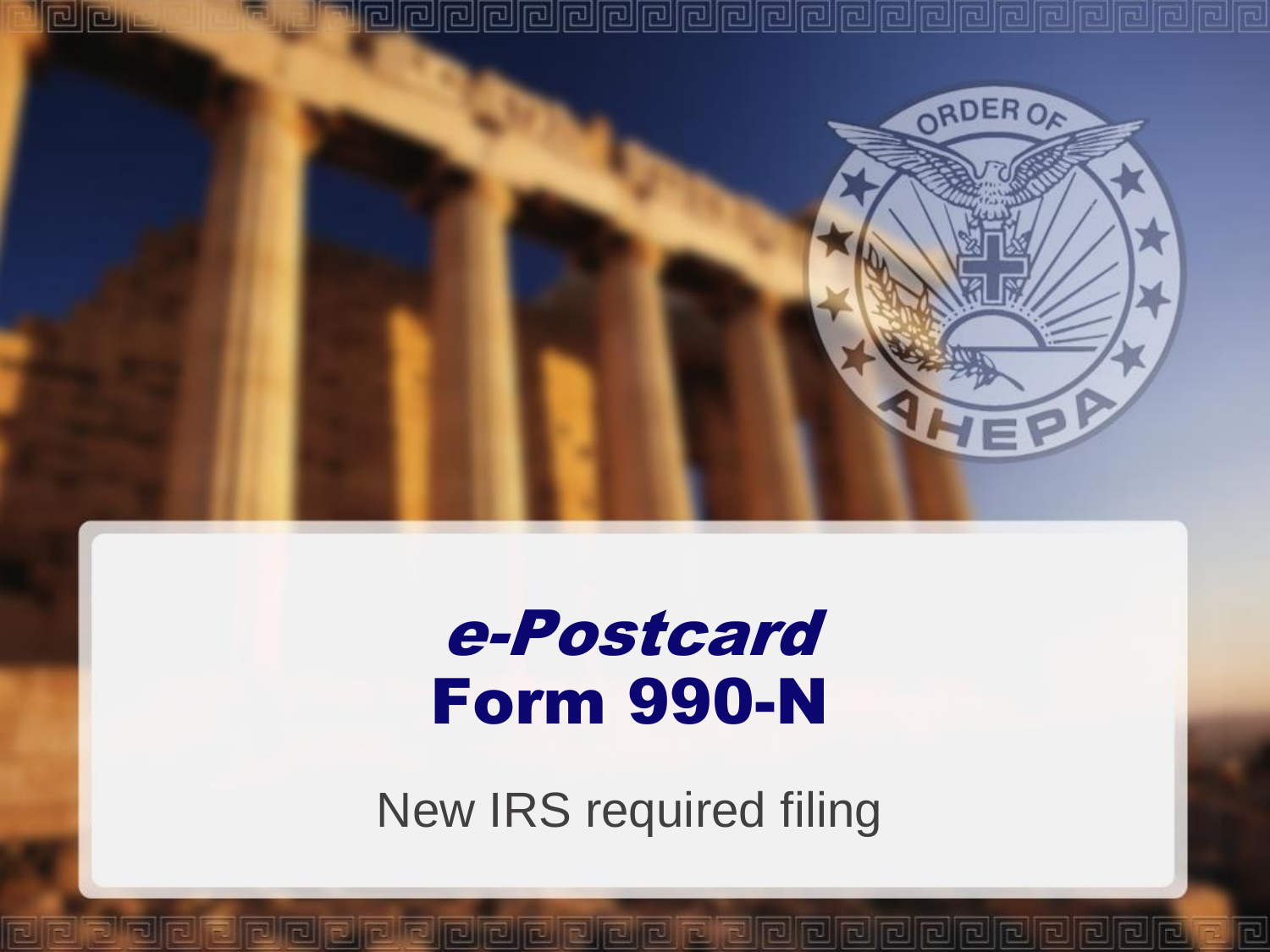

## IRS Filing Requirements

### **Existing filing requirement:**

• If a Chapter or District receives more than \$50,000 a year in **total gross receipts** a Form 990 must be filed annually with the IRS.

### **New filing requirement:**

• If a Chapter or District receives less than \$50,000 a year in **total gross receipts**:

**DE DE DE DE DE** 

– Each Chapter or District must file an annual online IRS Form 990-N known as an *e-Postcard -* this is an online informational return only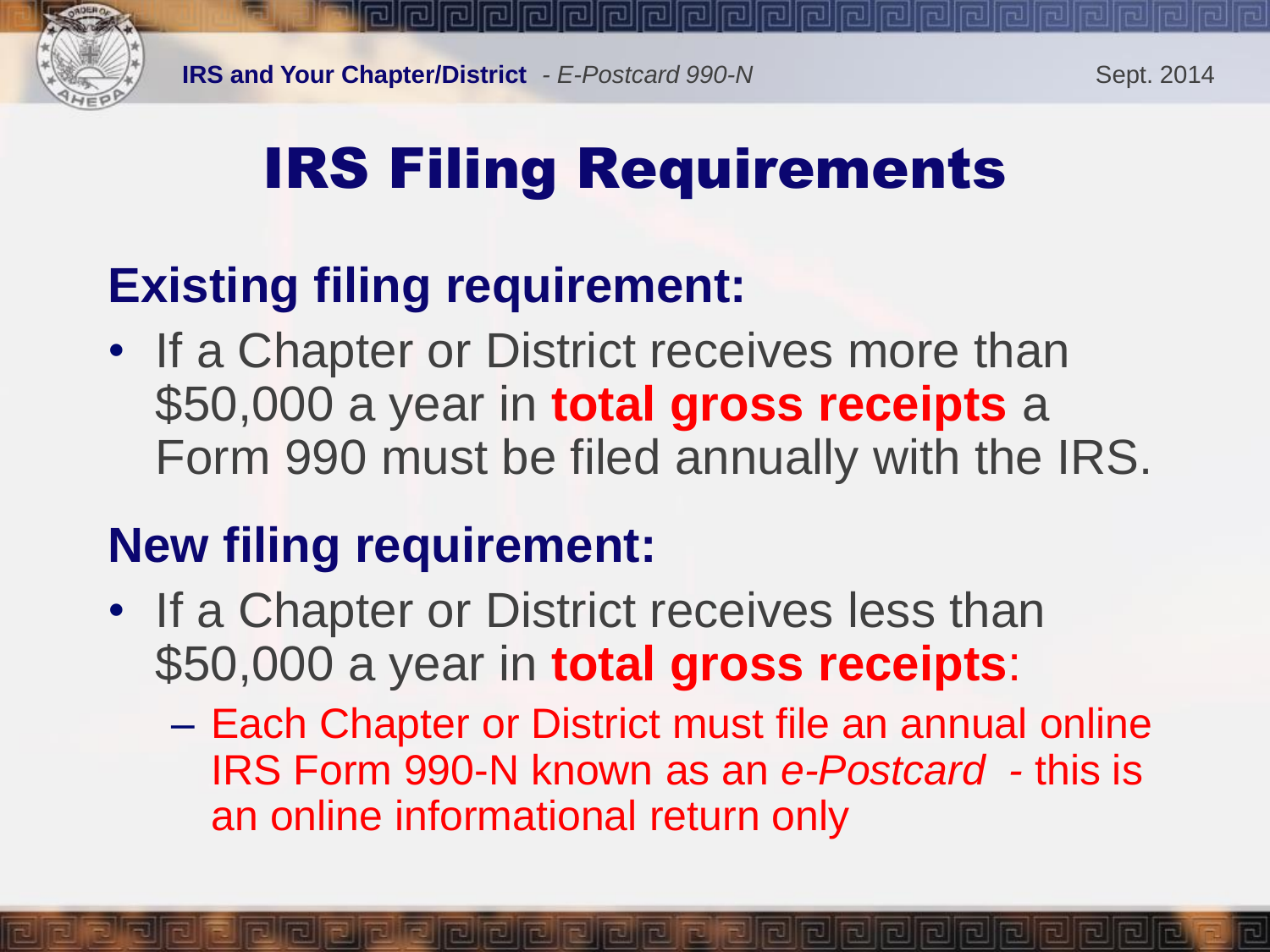

## What is e-Postcard?

- This filing requirement is to ensure that the IRS and potential donors have current information about an organization.
- The *e-Postcard* is due every year by the 15th day of the 5th month after the close of your **tax year.**
	- For example, if your tax year ended on **December 31st**the *e-Postcard* is due **May 15th**

**PUPUPUPUPU** 

 $|T_2|$ 

• **You cannot file the** *e-Postcard* **until AFTER your tax year ends.**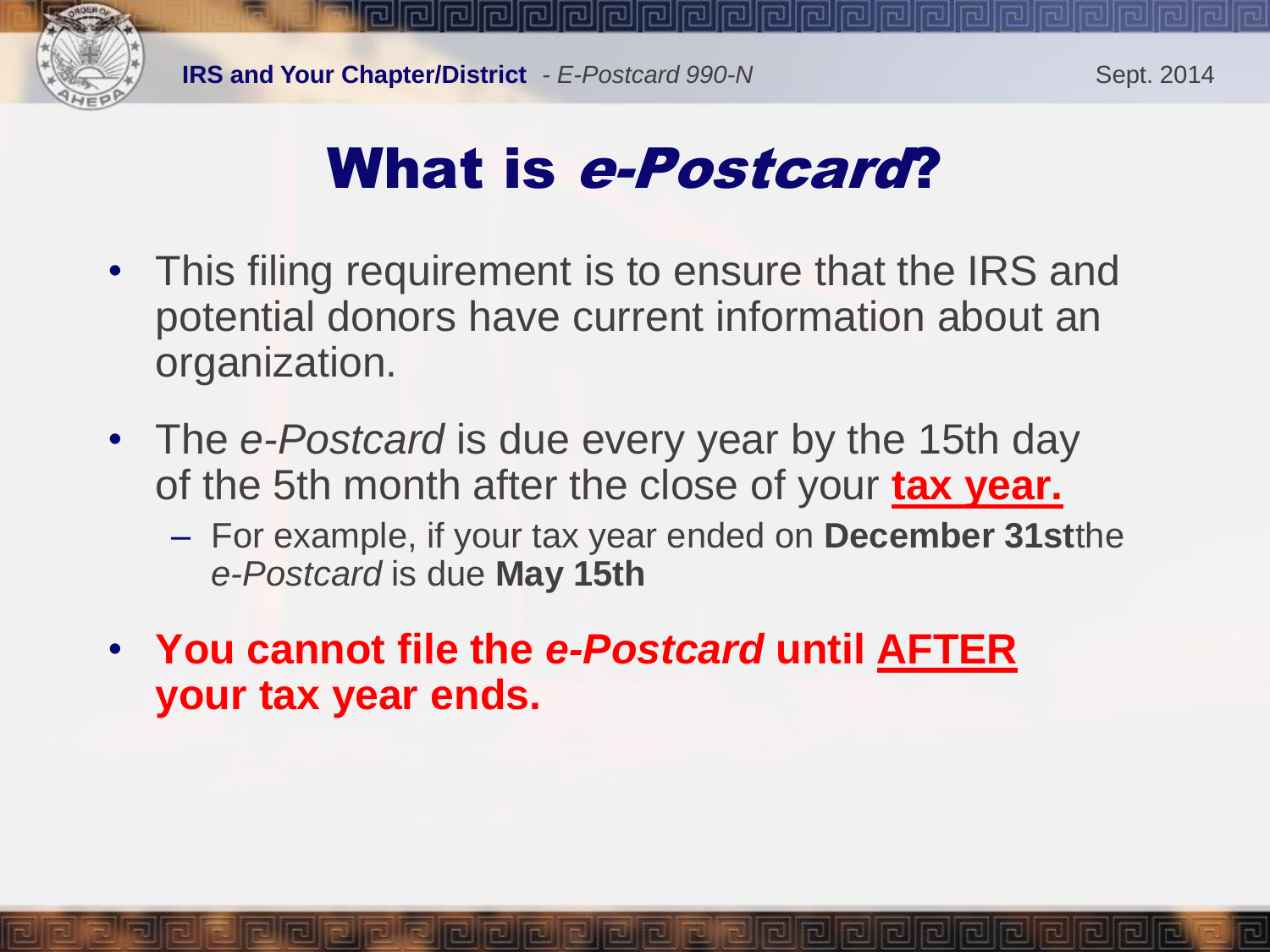## Importance of e-Postcard

- If you do not file your *e-Postcard* on time, you will not be assessed a penalty.
- However, an organization that fails to file required *e-Postcards* for three consecutive years **will automatically lose its tax-exempt status.**
- After the first *e-Postcard* has been filed, if you do not file your e-Postcard on time, the IRS will send you a reminder notice.

**FUDIO DE DE DE** 

**POPULLE POPULLE**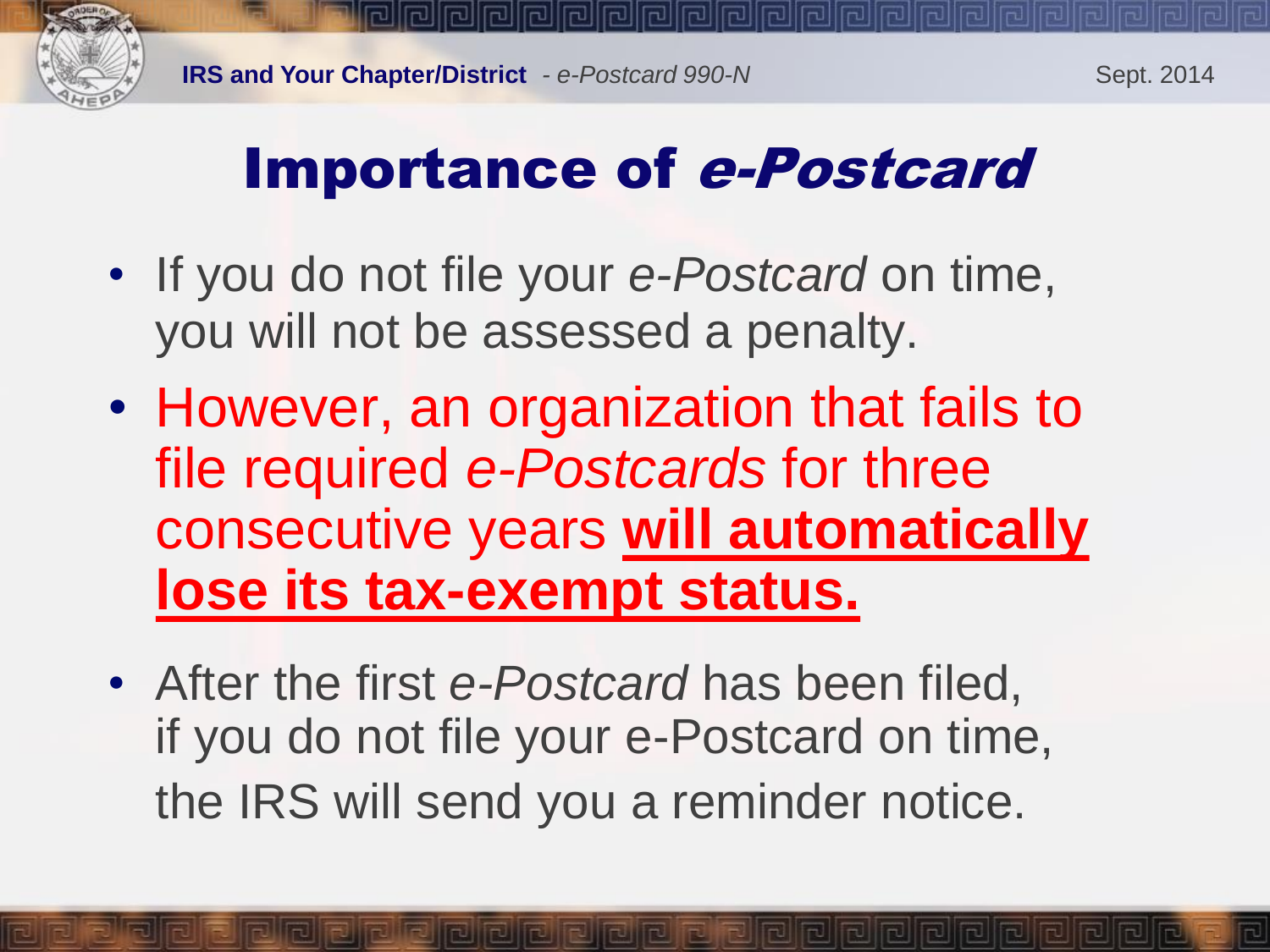

## More on e-Postcard

## **The** *e-Postcard* **is a simple, online form that asks a few identifying questions about your organization – c/o name and address of the Chapter/District**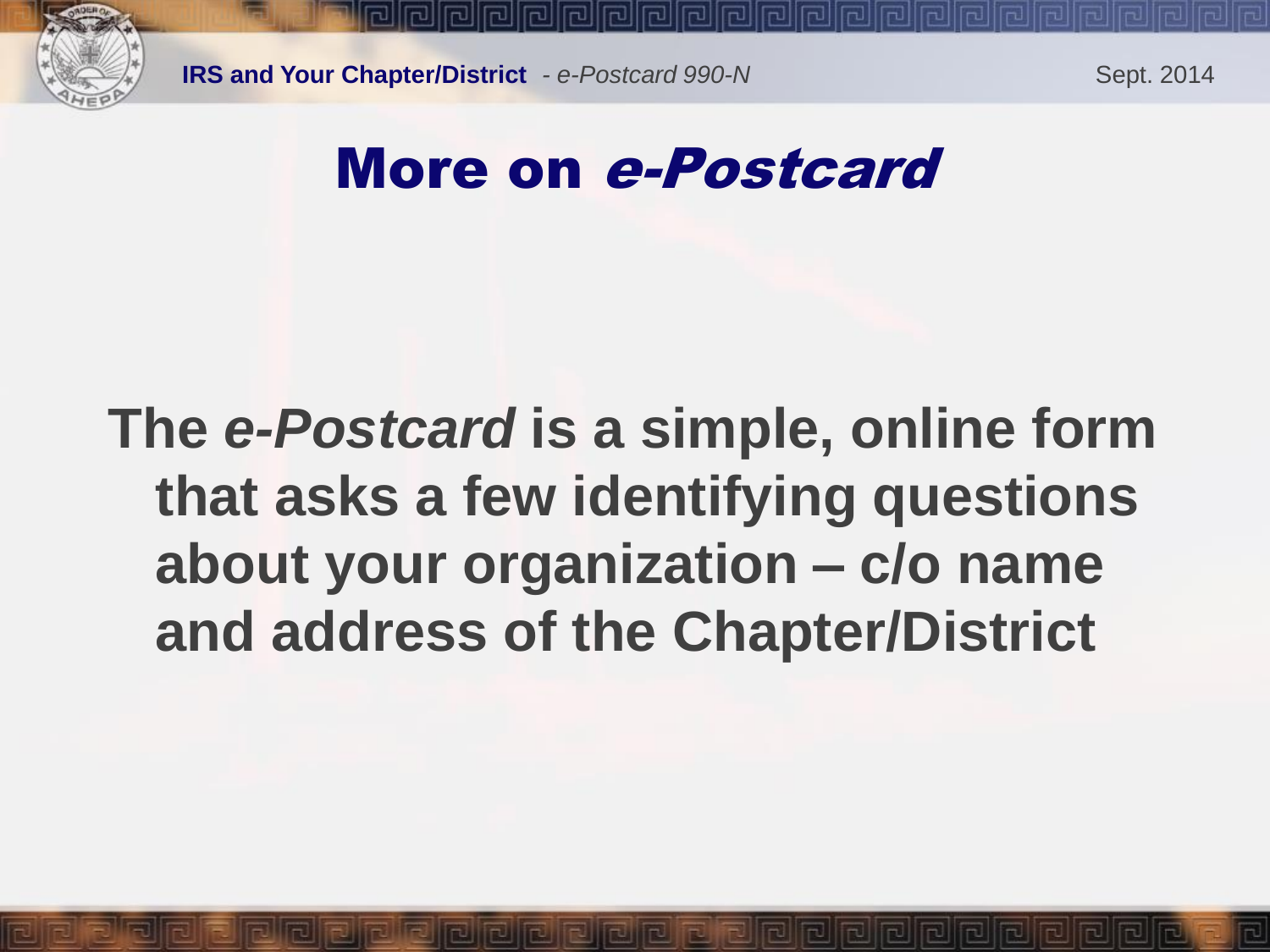

#### e-Postcard

# • AHEPA Headquarters WILL DO the e-postcard filing for any CHAPTER/District with an EIN listed under the AHEPA group exemption

<u>ieu ieu ieu ieu</u>